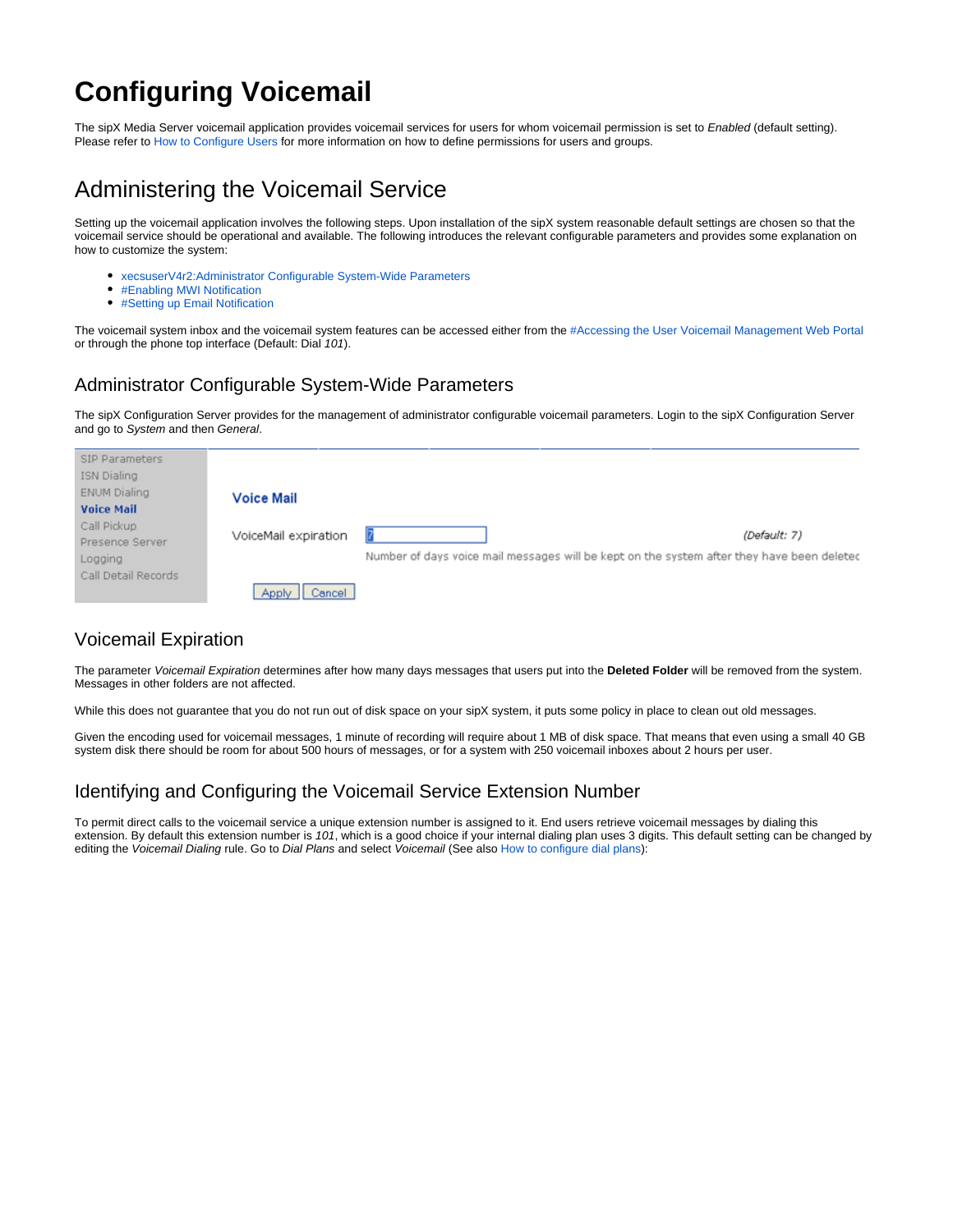| <center></center> |  |
|-------------------|--|
|-------------------|--|

**Dial Rule** 

| .                      |                                   |                                                                                                                                                        |  |  |
|------------------------|-----------------------------------|--------------------------------------------------------------------------------------------------------------------------------------------------------|--|--|
| Enabled                | $\blacktriangledown$              |                                                                                                                                                        |  |  |
| Name                   | Voicemail                         |                                                                                                                                                        |  |  |
|                        | Default voicemail dialing plan    |                                                                                                                                                        |  |  |
| Description            |                                   |                                                                                                                                                        |  |  |
|                        | Internal station extension length | 3                                                                                                                                                      |  |  |
|                        |                                   | Number of digits used for internal extensions in your installation. Add<br>another voicemail rule if you have phones with different length extensions. |  |  |
| Voicemail extension    |                                   | 101                                                                                                                                                    |  |  |
|                        |                                   | Extension to dial to call voicemail. Leave empty to disable voicemail.                                                                                 |  |  |
| Voicemail inbox prefix |                                   | 8                                                                                                                                                      |  |  |
|                        |                                   | Dial voicemail prefix followed by an internal extension to directly call voicemail<br>for that extension. Leave empty to disable.                      |  |  |
| Voicemail type         |                                   | Internal Voicemail Server                                                                                                                              |  |  |
|                        |                                   | Only one voicemail type can be configured on a system.                                                                                                 |  |  |
| Voicemail host         |                                   |                                                                                                                                                        |  |  |
|                        |                                   | IP address or name of the voicemail server. Leave empty if the voicemail<br>server runs on the same computer as the call server.                       |  |  |
| Schedule               | Always                            |                                                                                                                                                        |  |  |

</center>

OK

Apply

Cancel

**Internal station extension length:** This setting defines the length of internal numeric extension numbers. If this setting is changed, the setting Maximum internal extension length under Configuration / Voicemail (see above) should be changed as well. This setting influences the dial plans stored in the phone and allows the phone to automatically initiate a call after a sufficient number of digits was entered without requiring you to press dial.

**Voicemail extension:** This is the extension number a user has to dial to reach the sipX voicemail system. It should have the same number of digits as defined under Internal station extension length.

**Voicemail inbox prefix:** Using the voicemail prefix provides a mechanism to directly address a user's voicemail inbox instead of ringing the user's phone first. For instance, you can leave messages directly into a user's inbox if you don't want to call a user on the phone. (E.g. if a user's extension is 210 and you dial 8210, you get the user's voicemail directly).

# Using the sipX Voicemail Service

#### <span id="page-1-0"></span>Accessing the User Voicemail Management Web Portal

The user voicemail management Web portal can be accessed by pointing your browser to:

```
http://<sipx.domain.com>
```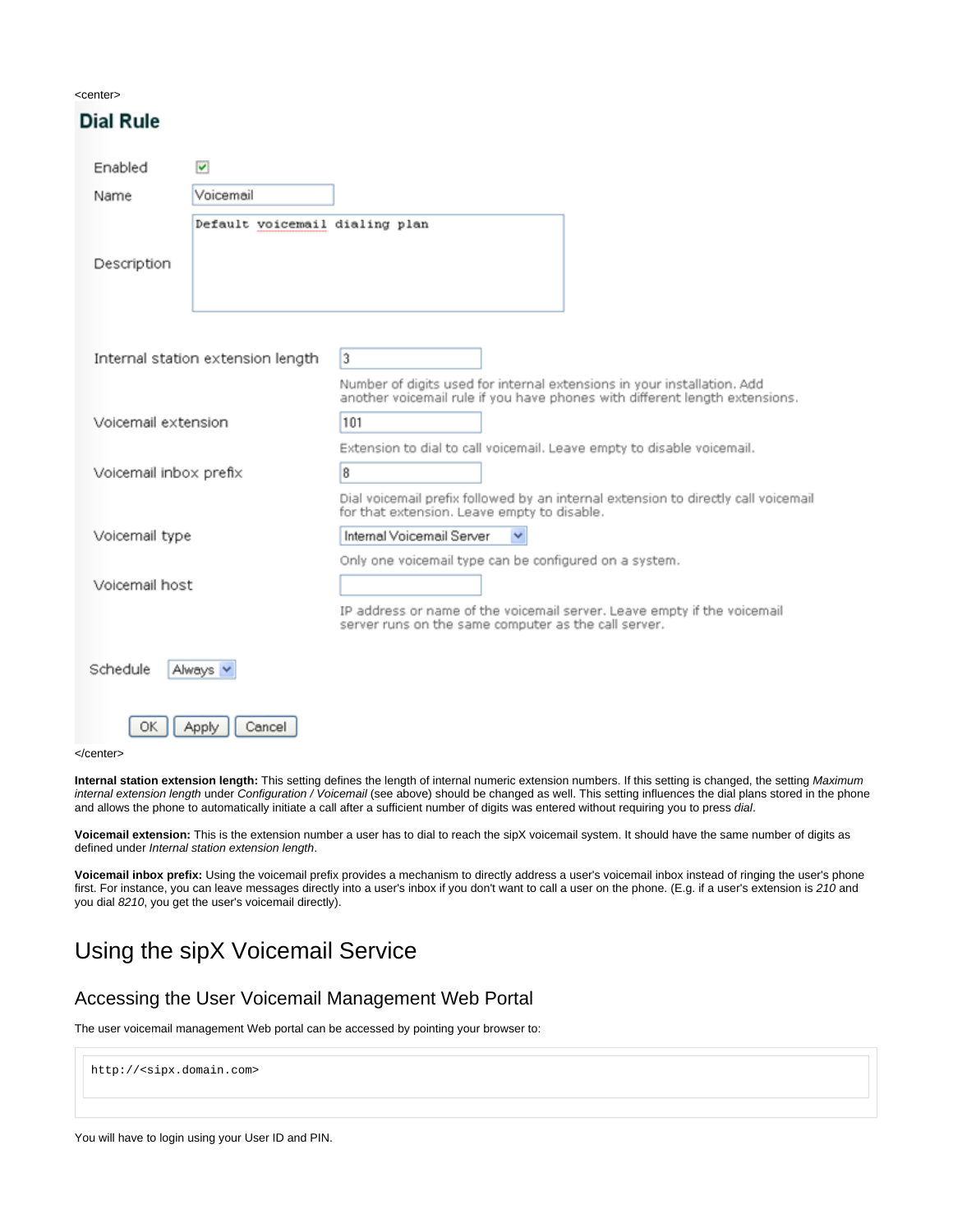

### Voicemail System IVR Portal

The sipX voicemail system provides a comprehensive Interactive Voice Response (IVR) menu system. A graphical representation is available: [Standard](https://wiki.ezuce.com/display/sipXcom/Standard+Voicemail+Menu+Structure)  [Voicemail Menu Structure.](https://wiki.ezuce.com/display/sipXcom/Standard+Voicemail+Menu+Structure)

### Voicemail Folders (Inbox, Saved, Trash)

Default folders Inbox, Saved, and Trash are always provided.

| <b>Inbox</b><br>Trash<br>Saved |   | <b>VOICEMAIL - INBOX</b> |             |                  |            |      |  |
|--------------------------------|---|--------------------------|-------------|------------------|------------|------|--|
|                                | п | Subject                  | From        | Date             | Duration   | Play |  |
|                                |   | Voice Message 00000173   | 4083294371  | 12/16/08 3:54 PM | 54 seconds | Φ€   |  |
|                                |   | Voice Message 00000180   | 2069659586  | 12/18/08 5:34 PM | 42 seconds | 喺    |  |
|                                |   | Voice Message 00000206   | anonymous   | 1/9/09 2:10 PM   | 18 seconds | Ф€   |  |
|                                |   |                          | $<< 1$ > >> |                  |            |      |  |
|                                |   | More actions $\vee$      |             |                  |            |      |  |

## Voicemail User Options

Active Greetings can be managed using the User Web portal. The best way to record greeting is typically to use your phone. Call the voicemail extension (default: 101) and choose option ''5 - voicemail options ([Standard Voicemail Menu Structure\)](https://wiki.ezuce.com/display/sipXcom/Standard+Voicemail+Menu+Structure). In addition your email address, whether to attach a WAV file and a secondary address can be configured. Of course your Pin to access voice mail is also changeable from this interface.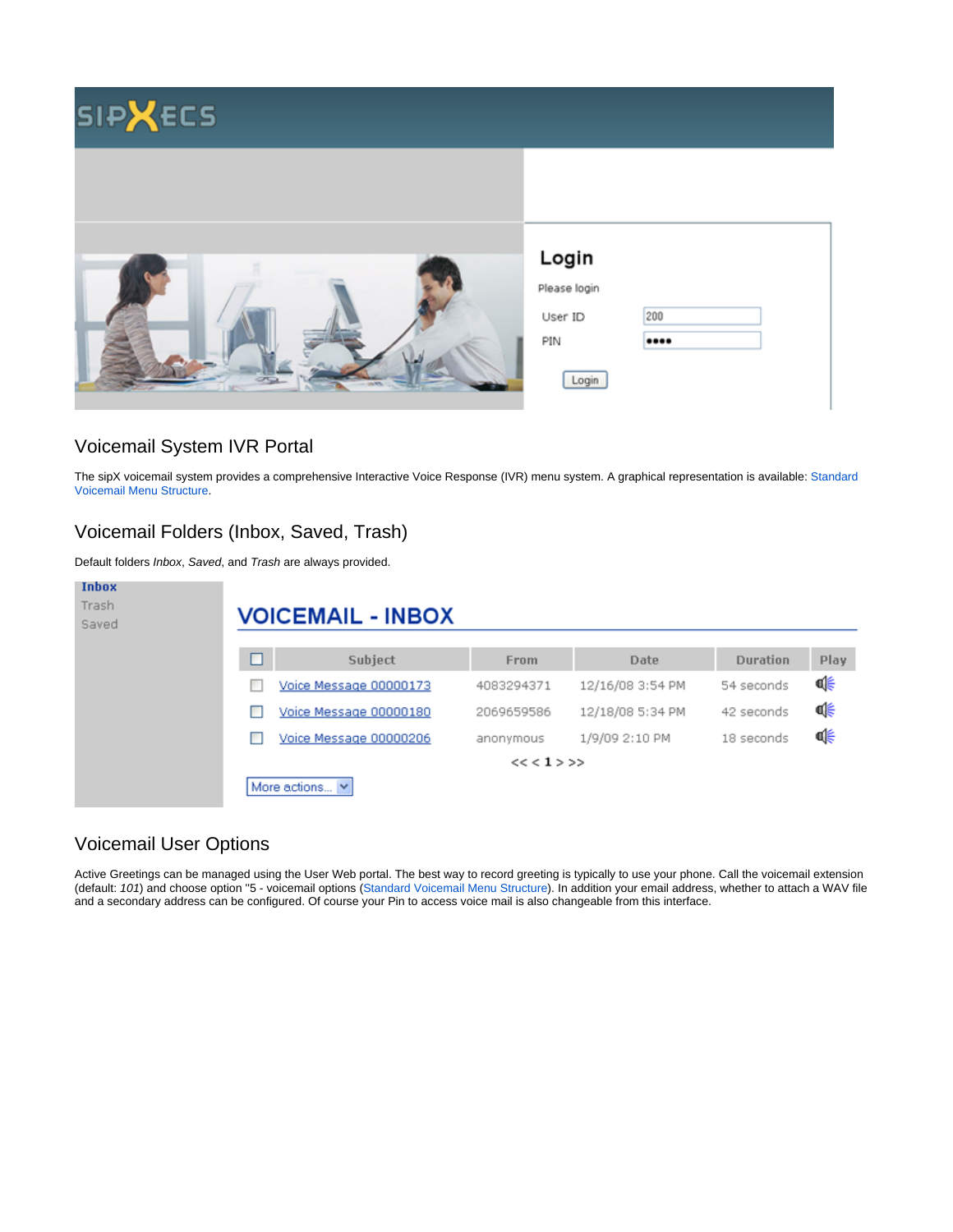| ▶ Voicemail      |                                  |                                                                                                                                                            |
|------------------|----------------------------------|------------------------------------------------------------------------------------------------------------------------------------------------------------|
|                  | Distribution List My Information |                                                                                                                                                            |
| Conferences      |                                  |                                                                                                                                                            |
| Attendant        | Active greeting                  | default system greeting v                                                                                                                                  |
|                  |                                  | Voicemail prompt callers will hear before leaving a message.                                                                                               |
|                  | E-mail address                   |                                                                                                                                                            |
|                  |                                  | Used for sending notification about new voicemail left for this user. Leave empty to disable e-mail notification.                                          |
|                  | Attach voicemail                 | ⊏                                                                                                                                                          |
|                  |                                  | If checked, the voicemail message will be attached to the notification e-mail. Otherwise, the e-mail will contain a<br>link to retrieve voicemail message. |
|                  | Additional E-mail address        |                                                                                                                                                            |
| Attach voicemail |                                  | Used for sending voicemail message notification to the additional e-mail address.                                                                          |
|                  |                                  |                                                                                                                                                            |
|                  |                                  | If checked, the voicemail message will be attached to the notification email sent to the additional e-mail address.                                        |
|                  | PIN                              |                                                                                                                                                            |
|                  | Confirm PIN                      |                                                                                                                                                            |
|                  | Apply                            |                                                                                                                                                            |

## Voicemail Message Forwarding

Received messages can be forwarded to other users, either with additional comments or as received. This feature is currently only available using your phone. Call the voicemail extension (default: 101) and choose listen to inbox/saved/deleted messages. An option is then presented that allows you to forward the message you just heard ([Standard Voicemail Menu Structure](https://wiki.ezuce.com/display/sipXcom/Standard+Voicemail+Menu+Structure)).

It would be nice to also add this feature to the voicemail Web portal.

### Voicemail Distribution Lists

The sipX voicemail system also allows the creation of distribution lists. Such distribution lists can be used when forwarding a message received from someone else or when creating a new message that should be sent to a group of people. Each distribution list is given a number, which has to be dialed when prompted to invoke the list.

▶ Voicemail

#### Distribution List My Information

- ▶ Conferences
- 

You can forward voicemail from your phone while connected to the voicemail system by assigning a dialpad key to a list Attendant of extensions. The voicemail system will prompt you when to press the dialpad key.



# <span id="page-3-0"></span>Setting up Email Notification

Please refer to Sendmail for Email Notification to setup sendmail on the sipX host for email notification of voicemail messages.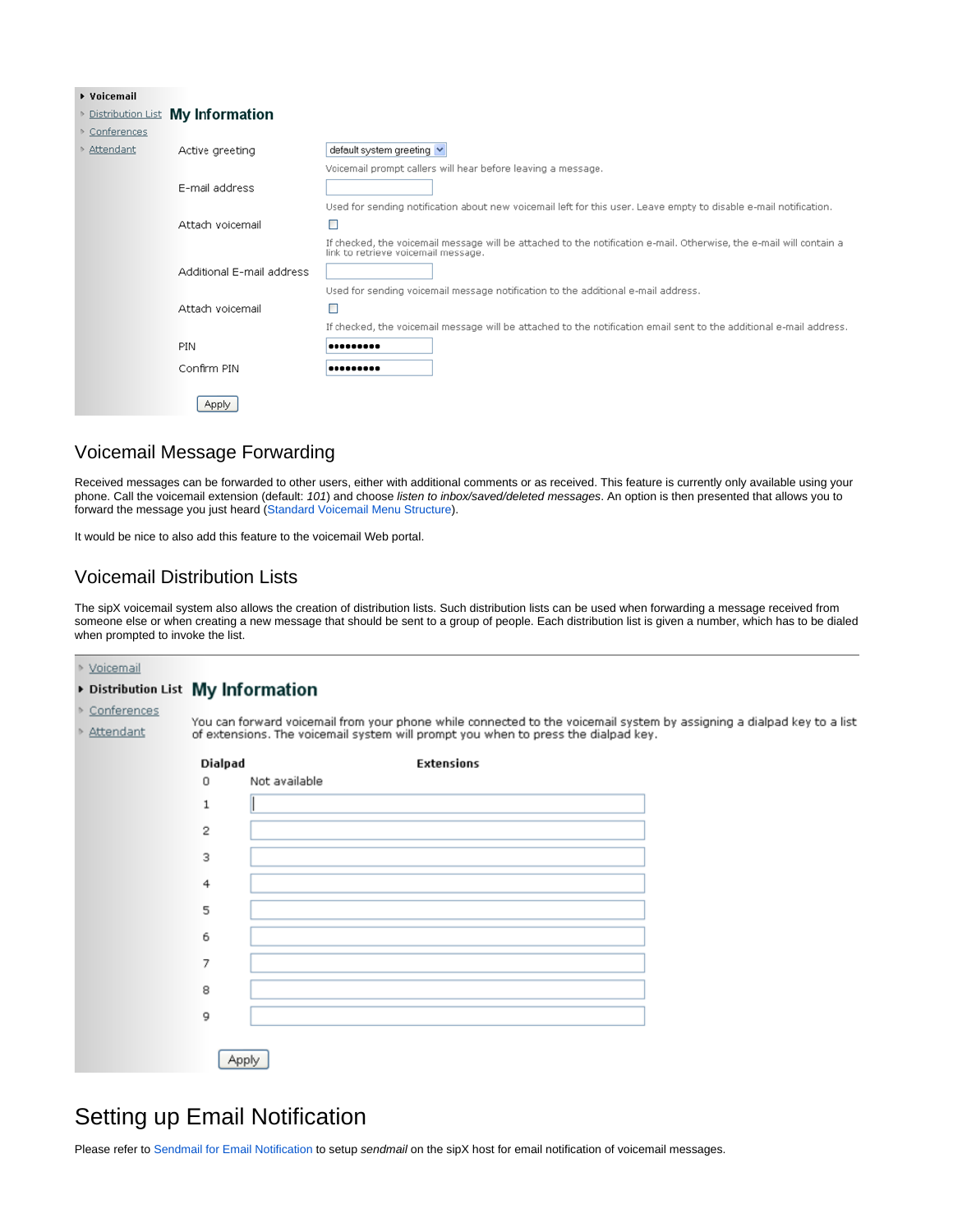Email notification first has to be configured and enabled by the sipX administrator. In a second step every user can define one or several email addresses for voicemail forwarding.

With sipXecs 4.2 the format of outgoing email messages can be customized to your preferences. See [Voicemail-Email Custom Notifications](https://wiki.ezuce.com/display/sipXcom/Voicemail-Email+Custom+Notifications) for more information.

### Administrator: Configure and Enable Voicemail Forwarding to Email

End users have the option to receive notification via email when they receive voicemail messages.

### End User: Configuring Email Notification Addresses

An end user can enable message forwarding and customize the mailto address for email notification messages sent by the sipX Media Server. Go to the user Web portal (see above) and select My Information the Voicemail.

| ▶ Voicemail |                                  |                                                                                                                                                            |
|-------------|----------------------------------|------------------------------------------------------------------------------------------------------------------------------------------------------------|
|             | Distribution List My Information |                                                                                                                                                            |
| Conferences |                                  |                                                                                                                                                            |
| Attendant   | Active greeting                  | default system greeting v                                                                                                                                  |
|             |                                  | Voicemail prompt callers will hear before leaving a message.                                                                                               |
|             | E-mail address                   |                                                                                                                                                            |
|             |                                  | Used for sending notification about new voicemail left for this user. Leave empty to disable e-mail notification.                                          |
|             | Attach voicemail                 |                                                                                                                                                            |
|             |                                  | If checked, the voicemail message will be attached to the notification e-mail. Otherwise, the e-mail will contain a<br>link to retrieve voicemail message. |
|             | Additional E-mail address        |                                                                                                                                                            |
|             |                                  | Used for sending voicemail message notification to the additional e-mail address.                                                                          |
|             | Attach voicemail                 |                                                                                                                                                            |
|             |                                  | If checked, the voicemail message will be attached to the notification email sent to the additional e-mail address.                                        |
|             | PIN                              | .                                                                                                                                                          |
|             | Confirm PIN                      | .                                                                                                                                                          |
|             | Apply                            |                                                                                                                                                            |

# Setting up Personal Attendant

An end user can enable a Personal Attendant if the Administer allows this via permissions. Go to the user Web portal (see above) and select My Information the Attendant. The user can then configure the personal operator as well as a personal auto attendant from within your mailbox.

| Voicemail   |                                         |         |                                                                                               |
|-------------|-----------------------------------------|---------|-----------------------------------------------------------------------------------------------|
|             | Distribution List My Information        |         |                                                                                               |
| Conferences |                                         |         |                                                                                               |
| Attendant   | Override default AutoAttendant language |         | □                                                                                             |
|             |                                         |         | Check this box to override the default AutoAttendant language<br>chosen by the administrator. |
|             | Language                                |         | Default v                                                                                     |
|             |                                         |         | The language used by the AutoAttendant if the Override field is<br>selected above.            |
|             | Operator                                |         | 200                                                                                           |
|             |                                         |         | Extension or SIP URI the caller is transferred to after pressing 0.                           |
|             |                                         |         |                                                                                               |
|             | <b>Dialpad</b>                          |         | <b>Extension</b>                                                                              |
|             | $1 -$                                   | 5551212 |                                                                                               |
|             | $2 -$<br>ш                              | 202     |                                                                                               |
|             | $3 -$                                   | Add     |                                                                                               |
|             | Remove                                  |         |                                                                                               |
|             | Apply                                   |         |                                                                                               |